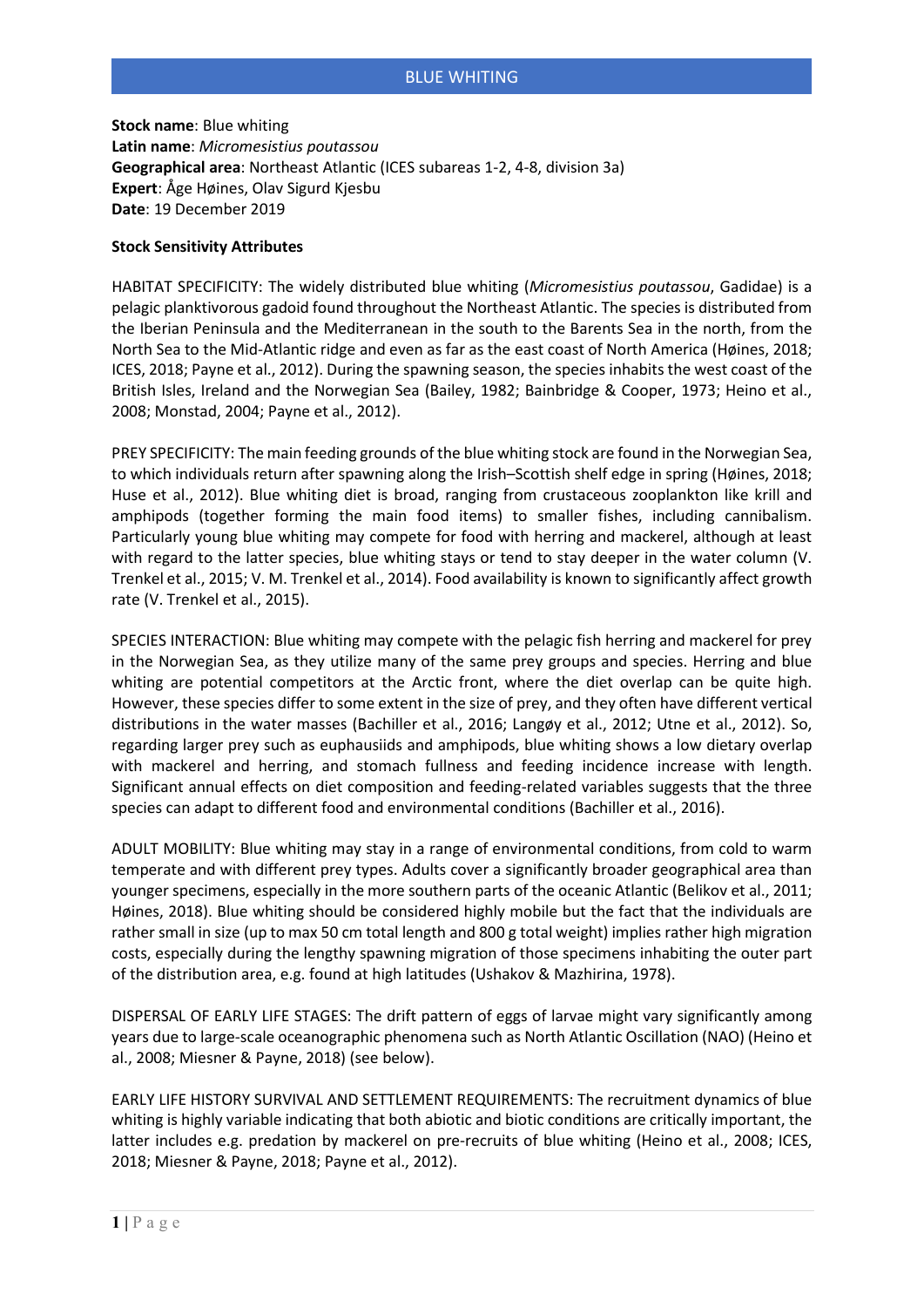COMPLEXITY IN REPRODUCTIVE STRATEGY: Blue whiting spawns in high-saline Atlantic water masses from west of Ireland to north of Scotland (Ådlandsvik et al., 2001) where the offspring is transported with the Atlantic inflow towards the Norwegian Sea. Additionally, high spawning migration costs are given for parts of the population, which probably explains that atresia (resorption of developing oocytes) might be highly prevalent significantly reducing fecundity (Kjesbu, 1987; Mazhirina, 1978; Miesner & Payne, 2018).

SPAWNING CYCLE: Each female spawns several batches of eggs during the spawning. The fecundity style is, however, rather atypical for gadoids as it tends to be semi-determinate. The length of the spawning season lasts from February to April (Kjesbu, 1987; Mazhirina, 1978). The main spawning ground is along the edge of the continental shelf west of the British Isles and on the Rockall Bank plateau. Some spawning takes place in Norwegian fjords. Recent research indicates that adults actively select suitable spawning conditions (Belikov et al., 2011; Miesner & Payne, 2018).

SENSITIVITY TO TEMPERATURE: Blue whiting as a species may experience a broad temperature range as it inhabits waters off Morocco to the west of Svalbard.

SENSITIVITY TO OCEAN ACIDIFICATION: It is uncertain how ocean acidification might affect blue whiting, but, at least, it is clear that this species does not feed on "sensitive taxa" containing calcareous structures.

POPULATION GROWTH RATE: The various descriptors of blue whiting growth rate show highly various scores (Ushakov & Mazhirina, 1978): maximum length (50 cm): low score; maximum age (20 years): high score; age-at-maturity (2-3 years): moderate score; von Bertalanffy K (0.16-0.25): moderate score.

STOCK SIZE/STATUS: The blue whiting is managed in accordance with a Harvest Control Rule agreed by the coastal states, i.e. a long-term strategy where F (fishing mortality rate) =  $F_{MSV}$  (fishing mortality consistent with achieving maximum sustainable yield). However, there are disagreements between the coastal states with regards to the sharing of the quota between them. This has resulted in an increased harvest to a level above the agreed total allowable catches (TAC). This is a threat to a stock that is otherwise well managed through appropriate advice, regulations and enforcement (Høines, 2018; ICES, 2018, 2019). Over the last two decades ICES assessments show B/B<sub>MSY</sub> (biomass/biomass maximum sustainable yield)  $\geq$  1.2, but where F (ages 3-7) has been above F<sub>MSY</sub>, except for a short period around 2010. Corresponding figures on recruitment (age 1) has varied substantially (Was et al., 2008).

OTHER STRESSORS: Fishing plus environmental factors, especially during spawning (cf. salinity) (Heino et al., 2008; ICES, 2018; Miesner & Payne, 2018; Payne et al., 2012).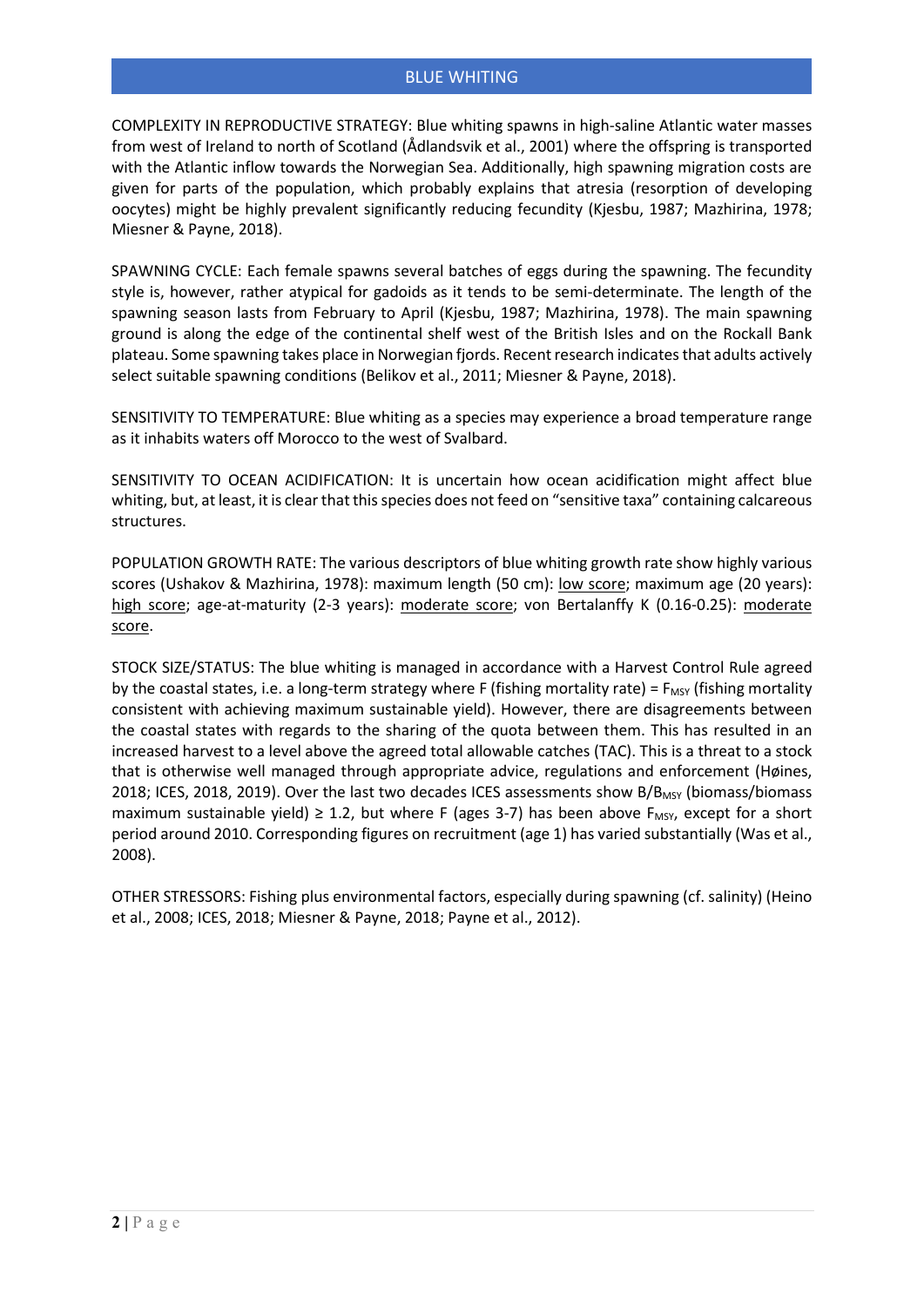## **Scoring of the considered sensitivity attributes**

Sensitivity attributes, climate exposure based on climate projections allowing the evaluations of impacts of climate change, and accumulated directional effect scoring for Blue whiting (*Micromesistius poutassou*) stock in ICES subareas 1-2, 4-8, division 3a. L: low; M: moderate; H: high; VH: very high, Meanw: weighted mean; N/A: not applicable. Usage: this column was used to make ad hoc notes, including considerations about the amount of relevant data available:  $1 = low$ ,  $2 = moderate$ ;  $3 = high$ .  $N/A =$ not applicable.

| <b>SENSITIVITY ATTRIBUTES</b>                   | L | M              | н              | VH          | Mean <sub>w</sub> | Usage | Remark                    |
|-------------------------------------------------|---|----------------|----------------|-------------|-------------------|-------|---------------------------|
| <b>Habitat Specificity</b>                      | 4 | $\mathbf{1}$   | 0              | $\mathbf 0$ | 1.2               |       |                           |
| Prey Specificity                                | 4 | $\mathbf{1}$   | 0              | $\mathbf 0$ | 1.2               |       |                           |
| Species Interaction                             | 3 | $\overline{2}$ | $\mathbf 0$    | $\mathbf 0$ | 1.4               |       |                           |
| <b>Adult Mobility</b>                           | 2 | 3              | 0              | 0           | 1.6               |       |                           |
| Dispersal of Early Life Stages                  | 4 | $\mathbf{1}$   | 0              | 0           | 1.2               |       |                           |
| <b>ELH Survival and Settlement Requirements</b> | 0 | $\Omega$       | 5              | 0           | 3.0               |       |                           |
| Complexity in Reproductive Strategy             | 0 | 5              | 0              | $\mathbf 0$ | 2.0               |       |                           |
| Spawning Cycle                                  | 0 | 0              | 5              | 0           | 3.0               |       |                           |
| Sensitivity to Temperature                      | 5 | 0              | 0              | 0           | 1.0               |       |                           |
| Sensitivity to Ocean Acidification              | 5 | 0              | $\mathbf 0$    | $\mathbf 0$ | 1.0               |       |                           |
| <b>Population Growth Rate</b>                   | 1 | 3              | 0              | 1           | 2.2               |       |                           |
| <b>Stock Size/Status</b>                        | 4 | $\mathbf{1}$   | 0              | $\mathbf 0$ | 1.2               |       |                           |
| <b>Other Stressors</b>                          | 0 | 5              | 0              | 0           | 2.0               |       |                           |
| <b>Grand mean</b>                               |   |                |                |             | 1.69              |       |                           |
| <b>Grand mean SD</b>                            |   |                |                |             | 0.70              |       |                           |
|                                                 |   |                |                |             |                   |       |                           |
| <b>CLIMATE EXPOSURE</b>                         | L | M              | H              | VH          | Mean <sub>w</sub> | Usage | <b>Directional Effect</b> |
| Surface Temperature                             | 0 | 0              | 0              | 0           |                   | N/A   |                           |
| Temperature 100 m                               | 0 | 0              | 0              | 0           |                   | N/A   |                           |
| Temperature 500 m                               | 0 | 3              | $\overline{2}$ | $\mathbf 0$ | 2.4               |       | 1                         |
| <b>Bottom Temperature</b>                       | 0 | 0              | 0              | 0           |                   | N/A   |                           |
| O <sub>2</sub> (Surface)                        | 5 | 0              | 0              | 0           | 1                 |       | 0                         |
| pH (Surface)                                    | 4 | 1              | 0              | 0           | 1.2               |       | $-1$                      |
| <b>Gross Primary Production</b>                 | 5 | 0              | 0              | 0           | 1                 |       | 1                         |
| <b>Gross Secondary Production</b>               | 0 | 5              | 0              | $\mathbf 0$ | $\mathbf{2}$      |       | $\mathbf{1}$              |
| Sea Ice abundance                               | 0 | 0              | 0              | 0           |                   | N/A   |                           |
| <b>Grand mean</b>                               |   |                |                |             | 1.52              |       |                           |
| <b>Grand mean SD</b>                            |   |                |                |             | 0.64              |       |                           |
| <b>Accumulated Directional Effect</b>           |   |                |                |             |                   |       | 4.2                       |
|                                                 |   |                |                |             |                   |       |                           |
| <b>Accumulated Directional Effect: POSITIVE</b> |   |                |                |             |                   |       | 4.2                       |

Blue whiting (*Micromesistius poutassou*) in ICES subareas 1-2, 4-8, division 3a

## **References**

- Ådlandsvik, B., Coombs, S., Sundby, S., & Temple, G. (2001). Buoyancy and vertical distribution of eggs and larvae of blue whiting (Micromesistius poutassou): Observations and modelling. *Fisheries Research*, *50*(1–2), 59–72.
- Bachiller, E., Skaret, G., Nøttestad, L., & Slotte, A. (2016). Feeding ecology of Northeast Atlantic mackerel, Norwegian spring-spawning herring and blue whiting in the Norwegian Sea. *PLoS One*, *11*(2), e0149238.
- Bailey, R. (1982). The population biology of blue whiting in the North Atlantic. *Advances in Marine Biology*, *19*, 257–355.

Bainbridge, V., & Cooper, G. (1973). The distribution and abundance of the larvae of the blue whiting,